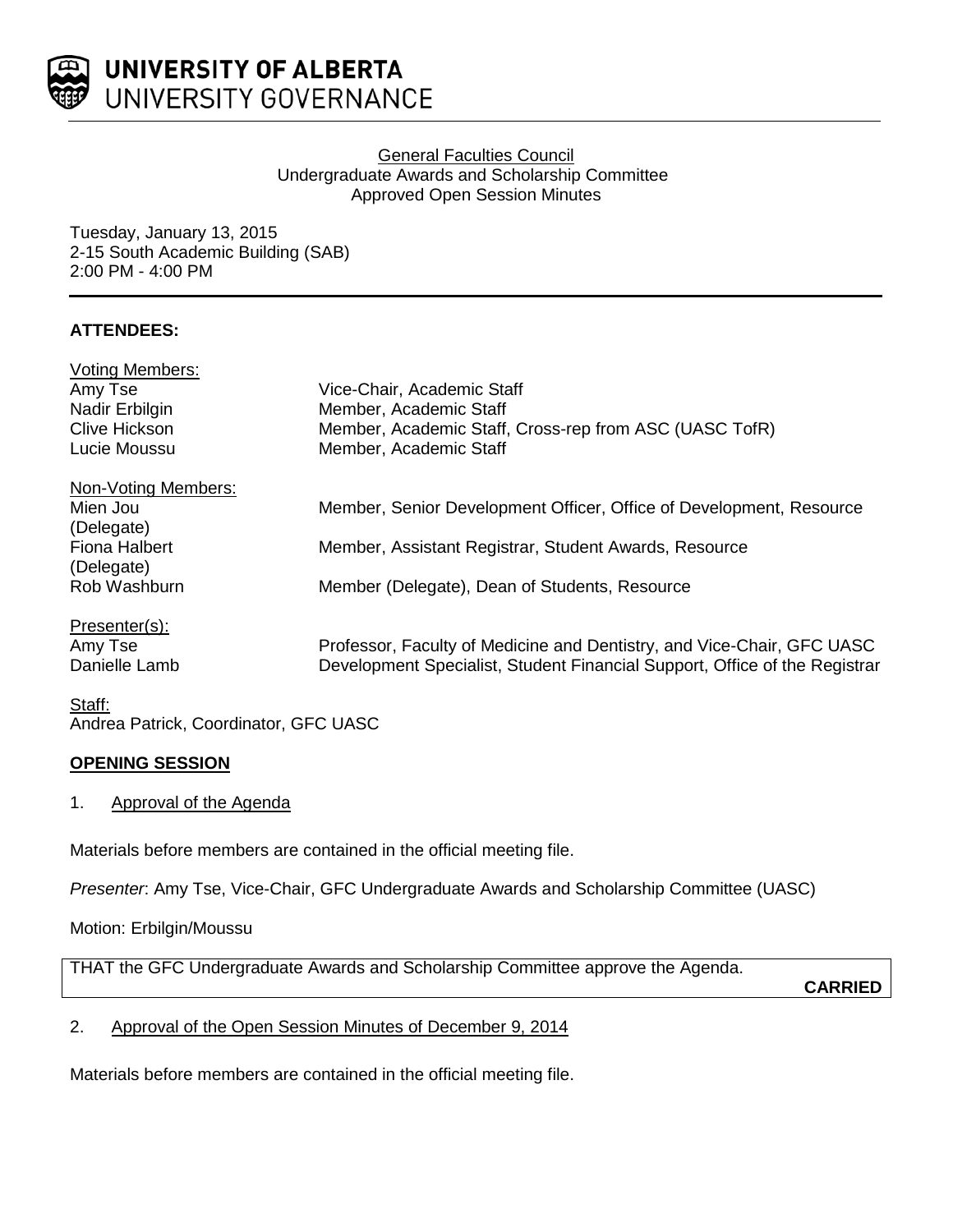*Presenter*: Amy Tse, Vice-Chair, GFC Undergraduate Awards and Scholarship Committee (UASC)

Motion: Ebrilgin/Moussu

THAT the GFC Undergraduate Awards and Scholarship Committee approve the Minutes of December 9, 2014.

**CARRIED**

## 3. Comments from the Vice-Chair

There were no comments.

# **ACTION ITEMS**

# 4. New Undergraduate Awards and Scholarships for Approval (January 13, 2015)

Materials before members are contained in the official meeting file.

*Presenter*: Danielle Lamb, Development Specialist, Student Financial Support, Office of the Registrar

*Purpose of the Proposal*: To approve new undergraduate awards and scholarships.

## *Discussion*:

During the ensuing discussion in relation to this item, members provided a number of comments and questions, including, but not limited to:

Item 1: Clarification surrounding the Conditions of the award, and an amendment to the Faculty name.

Item 2: Amendments were made to the Faculty name of the award.

Item 3: Two minor amendments were made to the Title of the award as well as the Conditions.

Item 4: An amendment was made to spelling within the Funded By section, and members discussed the usage of an oxford comma.

Item 5: Members suggested a grammatical amendment to the award.

- Item 6: Ms Lamb removed the "Harvey Anderson ALES Centennial Bar None Award" from consideration.
- Item 7: Members suggested amendments to the Conditions of the award.
- Item 8: Amendments were made to the Title of the award.
- Item 9: Ms Lamb removed the "University of Alberta Award" from consideration.

Motion: Hickson/Moussu

THAT the GFC Undergraduate Awards and Scholarship Committee approve, under delegated authority from General Faculties Council, new undergraduate awards and scholarships, as submitted by Student Financial Support and as set forth in Attachment 1, as amended, to be effective immediately.

**CARRIED**

# 5. Amendments to An Existing Undergraduate Scholarship for Approval (January 13, 2015)

Materials before members are contained in the official meeting file.

*Presenter*: Danielle Lamb, Development Specialist, Student Financial Support, Office of the Registrar